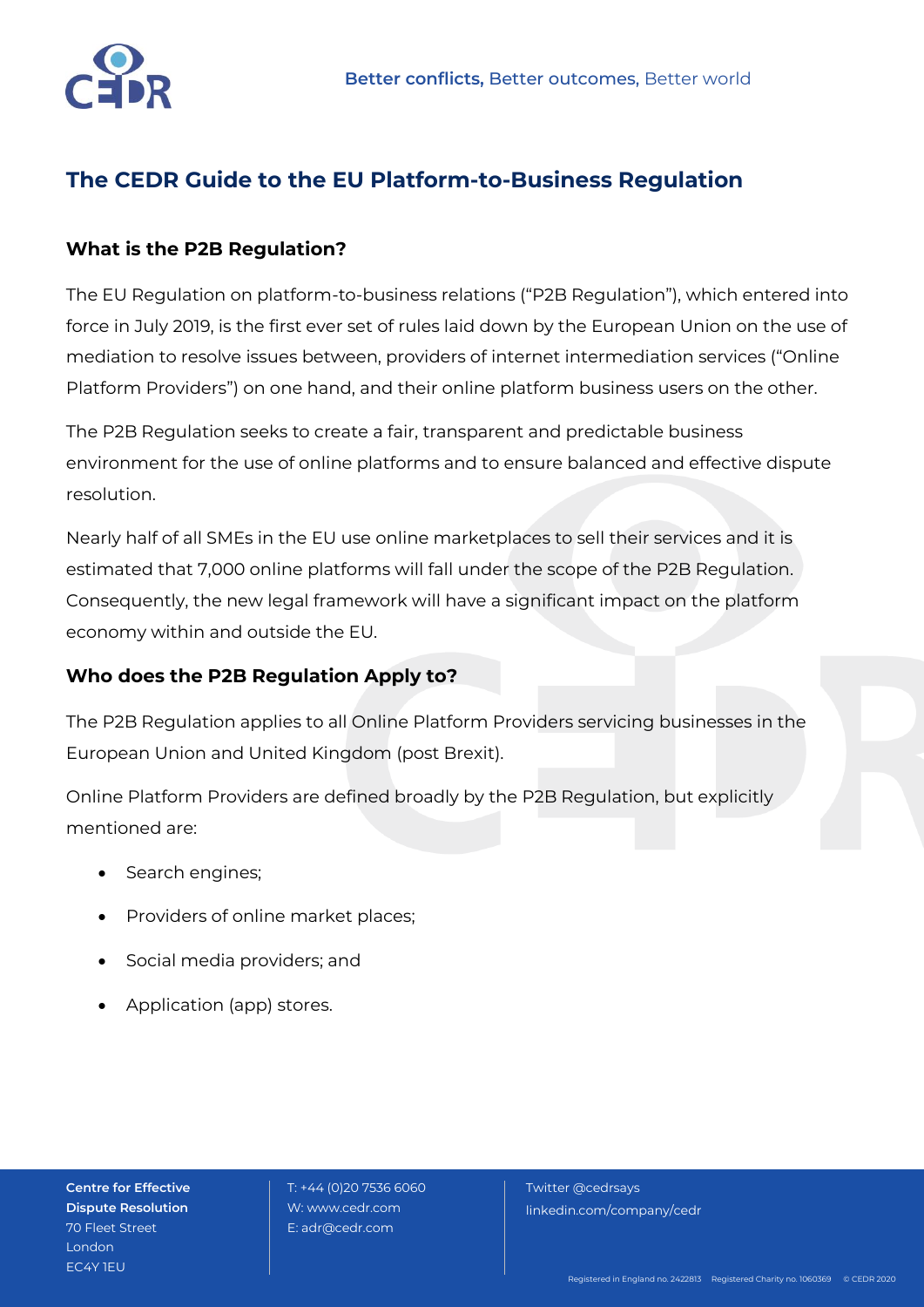



# **Who does the P2B Regulation Not Apply to?**

Online Platform Providers which do not intermediate between businesses and consumers will not be subject to the Regulation.

As such, online advertising exchanges and brands selling their own products direct to consumers, without third party sellers, will not be in scope.

# **When is the Deadline for Compliance?**

12 July 2020.

# **Does the P2B Regulation Apply to the UK After Brexit?**

Yes.

The P2B Regulation came into force prior to the UK's exit from the EU. Therefore, it is part of the European Union Law which was transposed into domestic UK law in accordance with the European Union (Withdrawal) Act 2018.

### **What does the P2B Regulation Require?**

The P2B Regulation requires amendments to Online Platform Providers' Terms and Conditions, policies and published information.

With respect to dispute resolution and mediation specifically, Platform Providers are required to:

- 1. Set-up an internal complaint handling system (Article 11); and
- 2. Name a minimum of two mediators that the Online Platform Providers would be willing to use to resolve a dispute (Article 12).

**Centre for Effective Dispute Resolution** 70 Fleet Street London EC4Y 1EU

 T: +44 (0)20 7536 6060 W: www.cedr.com E: adr@cedr.com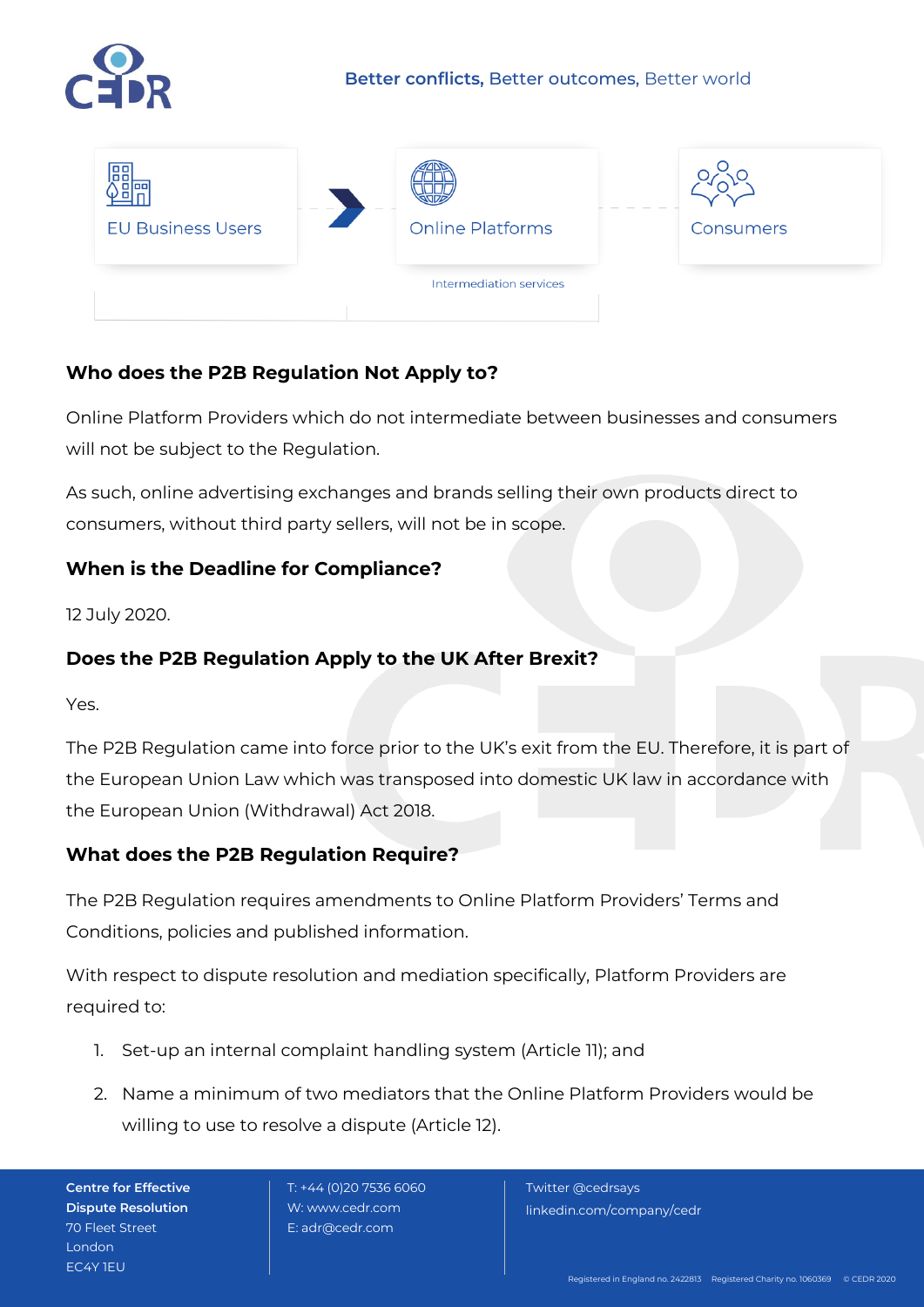

It is important to note that Online Platform Providers are not limited to naming just two mediators and in fact naming a mediation provider such as CEDR will comply with the requirements of the P2B Regulation.

Online Platform Providers which employ fewer than 50 persons and which have an annual turnover not exceeding €10 million (small enterprises) are excluded from both of the above obligations.

# **What Types of Disputes are Likely to fall under the Regulation?**

We spoke to Wolf von Kumberg, former European Legal Director and Assistant General Counsel, Northrop Grumman Corporation to get his thoughts on the impact of the P2B Regulation.

He believes the following issues, among others, are likely to arise as a result of the Regulation:

- **Algorithms** how they push certain suppliers to the top of the results list when you search using a search engine and the need for greater transparency on how the algorithms work.
- **'Most preferred customer status'** transparency about the criteria applied to provide certain businesses preference over others on a particular site.
- **Data handling** issues over how data is being gathered, used and protected. This stems from a wider push within the EU to improve data protection and what recourse businesses and consumers have if their data has been misused or not properly controlled.

**Centre for Effective Dispute Resolution** 70 Fleet Street **London** EC4Y 1EU

 T: +44 (0)20 7536 6060 W: www.cedr.com E: adr@cedr.com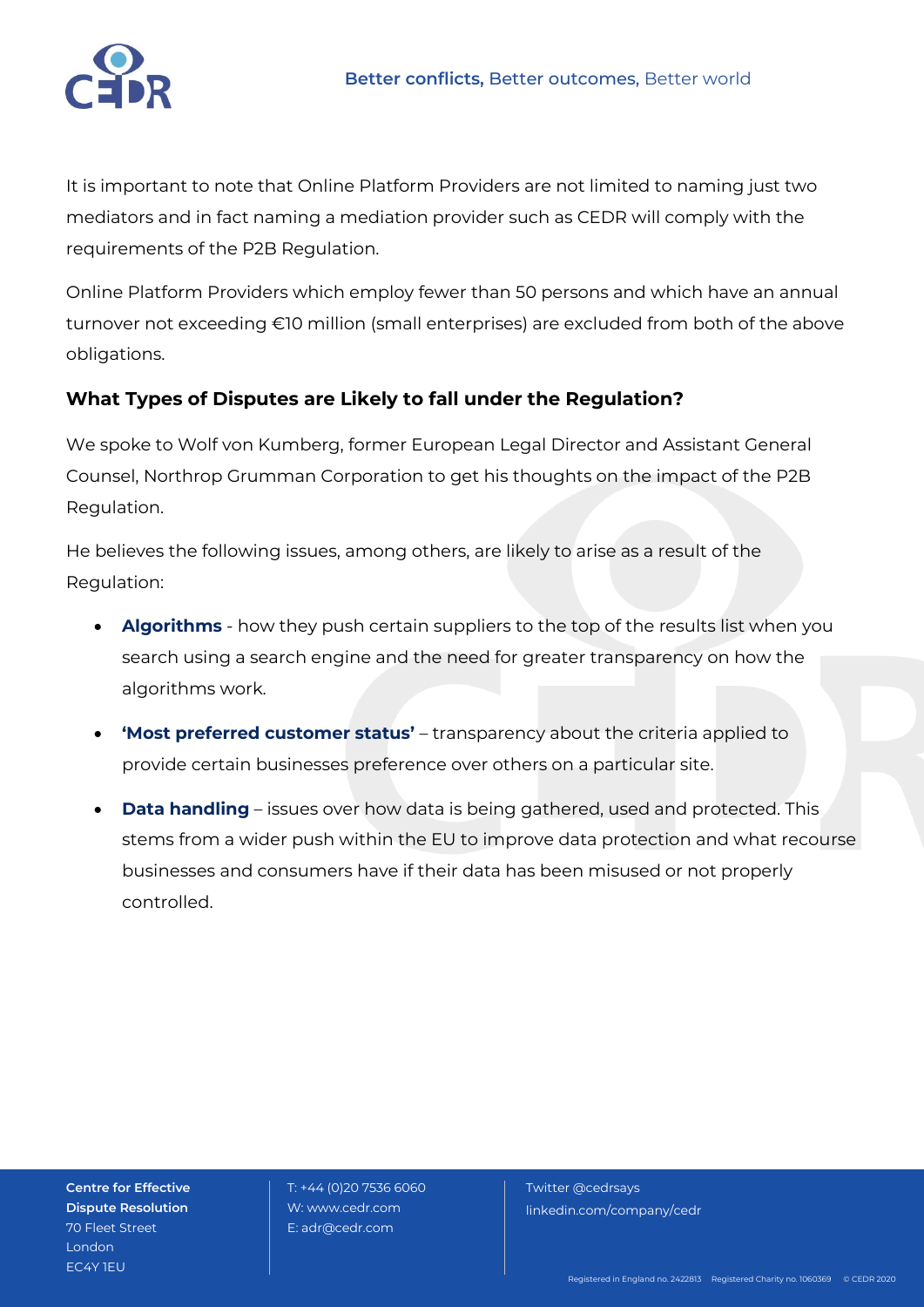

### **Advice for Online Platform Providers**

Using Wolf von Kumberg's experience as Assistant General Counsel, we asked what advice he would give to Online Platform Providers.

Here are his main pieces of advice:

- **Article 12** this article speaks to the naming of at least two mediators but there is scope to utilise a mediation provider. The benefit of using a mediation provider is gaining access to a larger panel of mediators who will have:
	- Greater depth and breadth of experience in handling different types of disputes
	- Greater capability to conduct mediations in terms of time and geographic location
	- Greater scalability ability to handle a large number of cases. It is unclear how many disputes will arise from the P2B Regulation and there may be a need to scale up very quickly. Using a mediation provider under Article 12 allows you to do this seamlessly.
- **Article 11** the need to install a complaint handling process. Online Platform Providers should seek to utilise the complaints handling mechanism in conjunction with mediation to bring about a more effective and expedited resolution of any dispute which may arise. The PB Regulation provides provision for the business, business associations and potentially other bodies to bring claims against the Online Platform Provider. Therefore, it is important to have a clear and effective complaints handling process of which mediation should play a pivotal part.

**Centre for Effective Dispute Resolution** 70 Fleet Street **London** EC4Y 1EU

 T: +44 (0)20 7536 6060 W: www.cedr.com E: adr@cedr.com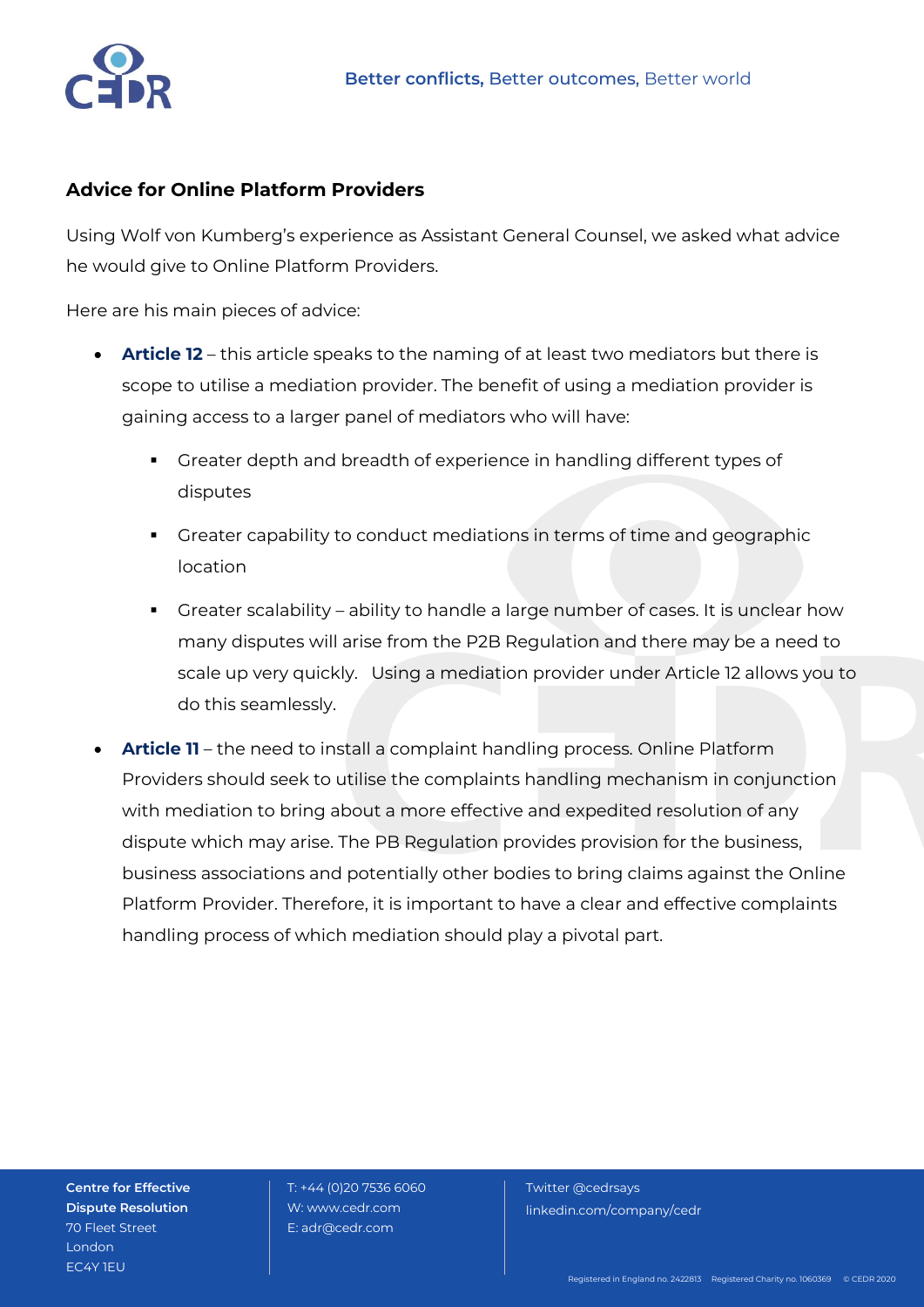

## **How can CEDR help Online Platform Providers Comply with the Regulation?**

CEDR can work with Online Platform Providers to manage and resolve disputes arising from P2B relationships at each stage of the conflict escalation curve.

- 1. CEDR have 30 years of experience as an Alternative Dispute Resolution (ADR) provider, working regularly with multi-national corporates and international organisations (such as the UN and EU) to:
	- a. provide conflict resolution consultancy services in the design and administration of conflict resolution processes;
	- b. provide independent complaints handling services; and
	- c. provide mediation services for those disputes that escalate beyond the complaints stage.
- 2. Naming CEDR as your mediation service provider will satisfy the requirement under Article 12 of the P2B Regulation to name at least two mediators. Doing this will ensure you have access to mediators who are:
	- a. Impartial and independent;
	- b. Able to provide mediation services at a proportionate and affordable price;
	- c. Have extensive business-to-business dispute experience;
	- d. Able to set-up and run a mediation at short notice and to provide services inperson or via telephone or video conferencing.
- 3. Furthermore, CEDR can use our expertise to work with you to design a cost-effective, practical and tested complaint-handling procedure. CEDR can also provide complaints handling services should you wish to outsource this function.

**Centre for Effective Dispute Resolution** 70 Fleet Street **London** EC4Y 1EU

 T: +44 (0)20 7536 6060 W: www.cedr.com E: adr@cedr.com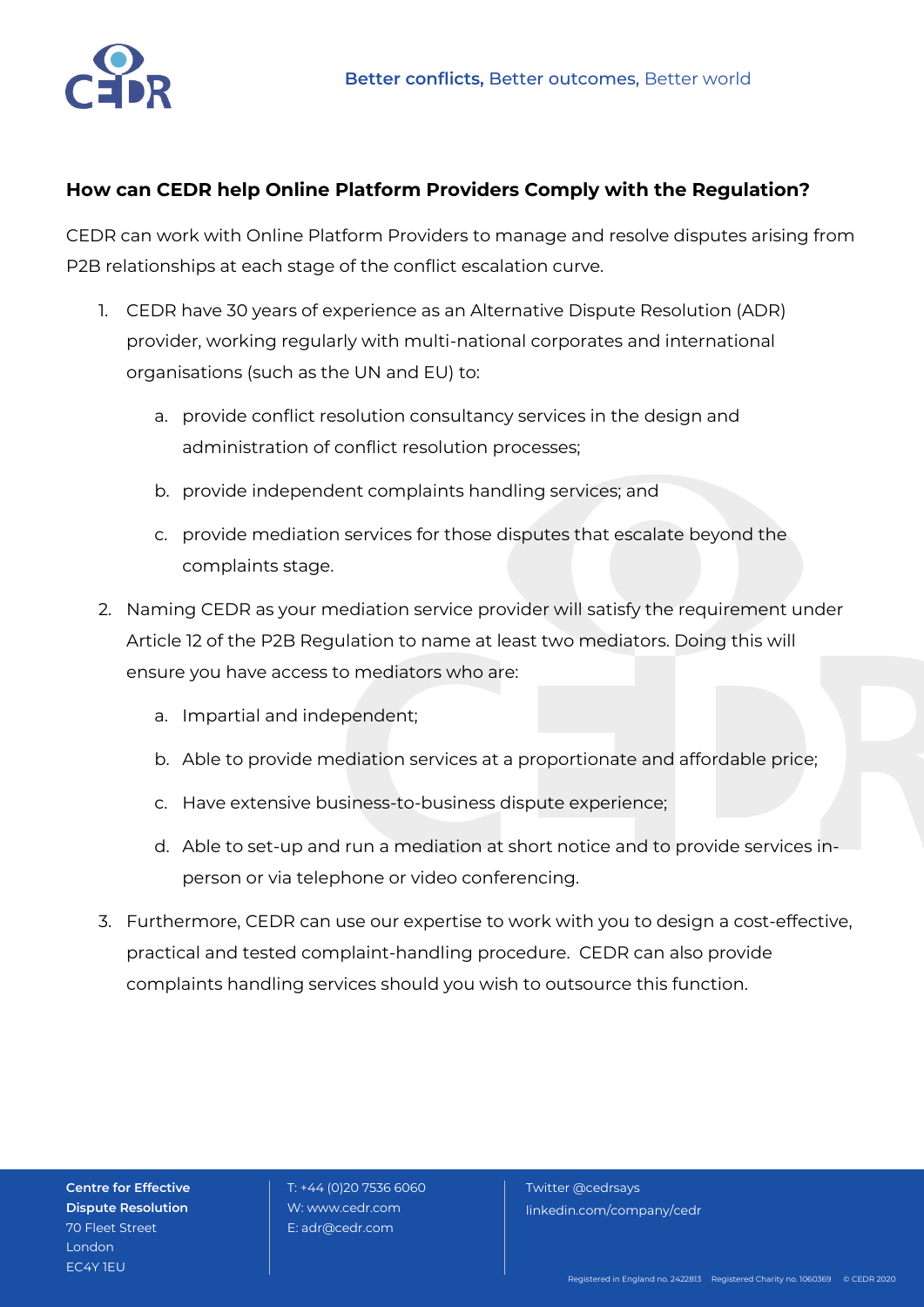

### **Why use CEDR as your Mediation Provider?**

CEDR has a panel of 150+ quality assured mediators to resolve disputes at all levels of complexity and claim value.

We provide a range of mediation solutions depending on the type of the dispute. These include:

- telephone and video conference mediations;
- fixed-time period mediations;
- fixed-fee mediations;
- standard one-day mediations; and
- bespoke mediations for complex, multi-party and or multi-jurisdictional disputes.

We have a team of dedicated client relationship associates to guide you and your business customers through the process.

The above capabilities range throughout Europe, covering 15 of the EU's languages and mediators present in 11 Member States as well as the United Kingdom.

### **How to Use CEDR as your Mediation Provider**

Online Platform Providers can comply with Article 12 by simply naming CEDR in their terms and conditions. You can do this by referring to CEDR as your mediation provider. Alternatively, you can include the following CEDR model clause such as the one set out below.

However, as an Online Platform Provider you may wish to contact CEDR to design a mediation scheme for your business users. The advantages to designing a platform specific scheme are:

- Adapted Mediation process with its own Agreement and Procedures;
- Specialist Mediator Panel with mediators who can provide the necessary business-tobusiness experience, geography reach and language capabilities;

**Centre for Effective Dispute Resolution** 70 Fleet Street **London** EC4Y 1EU

 T: +44 (0)20 7536 6060 W: www.cedr.com E: adr@cedr.com